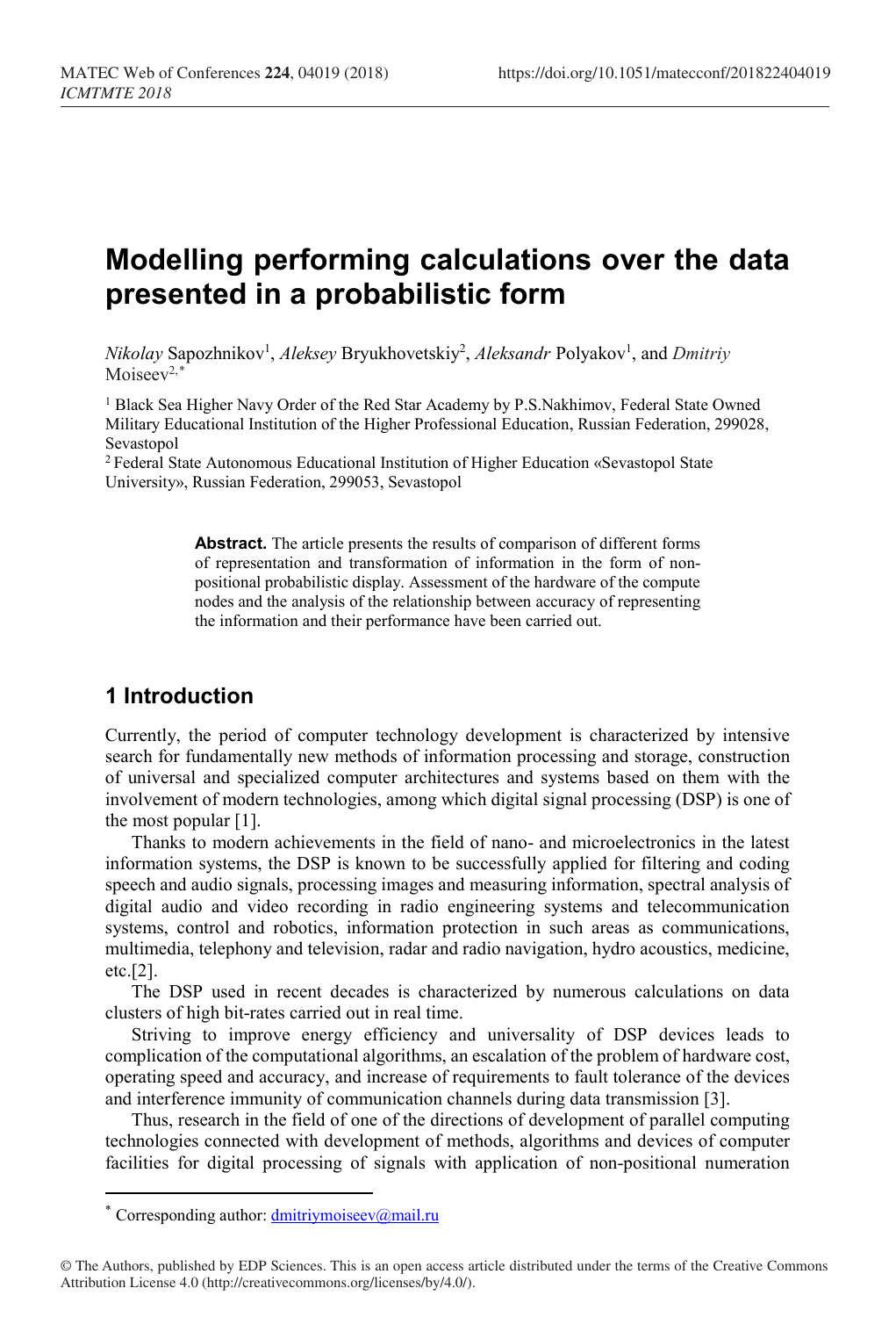systems, the most perspective of which are probabilistic and pseudo-probabilistic forms of information presentation, acquires special relevance [3–7].

This work is devoted to the comparison of different forms of representation and transformation of information into probabilistic display.

**Advantages of applying non-positional probabilistic representation of information.**  With the development of digital computer technology and simulation modelling methods, the method of statistical tests got into wide use, the main idea of which is the relationship between the probabilistic characteristics of random processes and the values which are the solutions to problems of mathematical analysis [4].

As the main advantage of the use of non-positional probabilistic representation of information in the implementation of digital signal processing, the following significant reduction in the hardware capacity of computing devices can be highlighted [5]:

– when performing addition of two operands, the hardware capacity of the probabilistic adder will be 13 basic logical elements, while the hardware capacity of the parallel 16-bit combinational adder will be 181 elements, which at the level of the logical element exceeds the proposed solution by 14 times;

– when multiplying two double-byte binary numbers, a multiplier device is required, the number of Boolean basis elements in which will be about 700, while the probabilistic multiplier device will be implemented on three AND gates;

– the squaring scheme in the probabilistic form is realized on two elements, and with the increase of the degree the number of elements will be 2⋅*n*, where n is the degree, which gives an advantage in comparison to the digital device by about 300 times;

– the hardware capacity of the proposed probability divider is approximately 6 times smaller than the digital one.

The advantages discussed above remain valid when using parallel processing of the information presented in the form of non-positional probabilistic display [6].

Thus, we can conclude that development of universal and specialized devices of processing information represented in non-positional probabilistic displays is especially well suited for application in measuring systems and data processing systems in which the important parameter is the hardware capacity of the device.

**Representation of information in the form of non-positional probabilistic display.** In general, the essence of stochastic or probabilistic conversion is that any value of the converted parameter can be adjusted to a certain probability [3].

Depending on the rule according to which it occurs, the conversion methods are divided into single-line unipolar, single-line bipolar, two-line bipolar, and pseudo-probabilistic representations [4].

In the case of a single-line unipolar representation of information, the value of the parameter of the converted value is either always positive or always negative, and the conversion process itself is performed in accordance with the rule [3]

$$
y_{ij} = \begin{cases} 1 \text{ when } x_i > R(t_{ij}) \\ 0 \text{ when } x_i \le R(t_{ij}) \end{cases}
$$
 (1)

where  $x_i - i$  -th value of the parameter of the converted signal  $X(t)$ ,  $R(t_{ii}) - j$ -th value of the parameter of the auxiliary random signal  $R(t)$ , changed in the change interval,  $i = \overline{1, N}$ – number of signal conversion cycles  $X(t)$ ,  $j = \overline{1, K}$  – number of statistical tests of every value  $x_i$  within the time interval  $\Delta t_i = t_{i+1} - t_i$ ,  $y_{ii}$  – value of the probabilistic display of the signal  $x_i$  parameter out of the consequence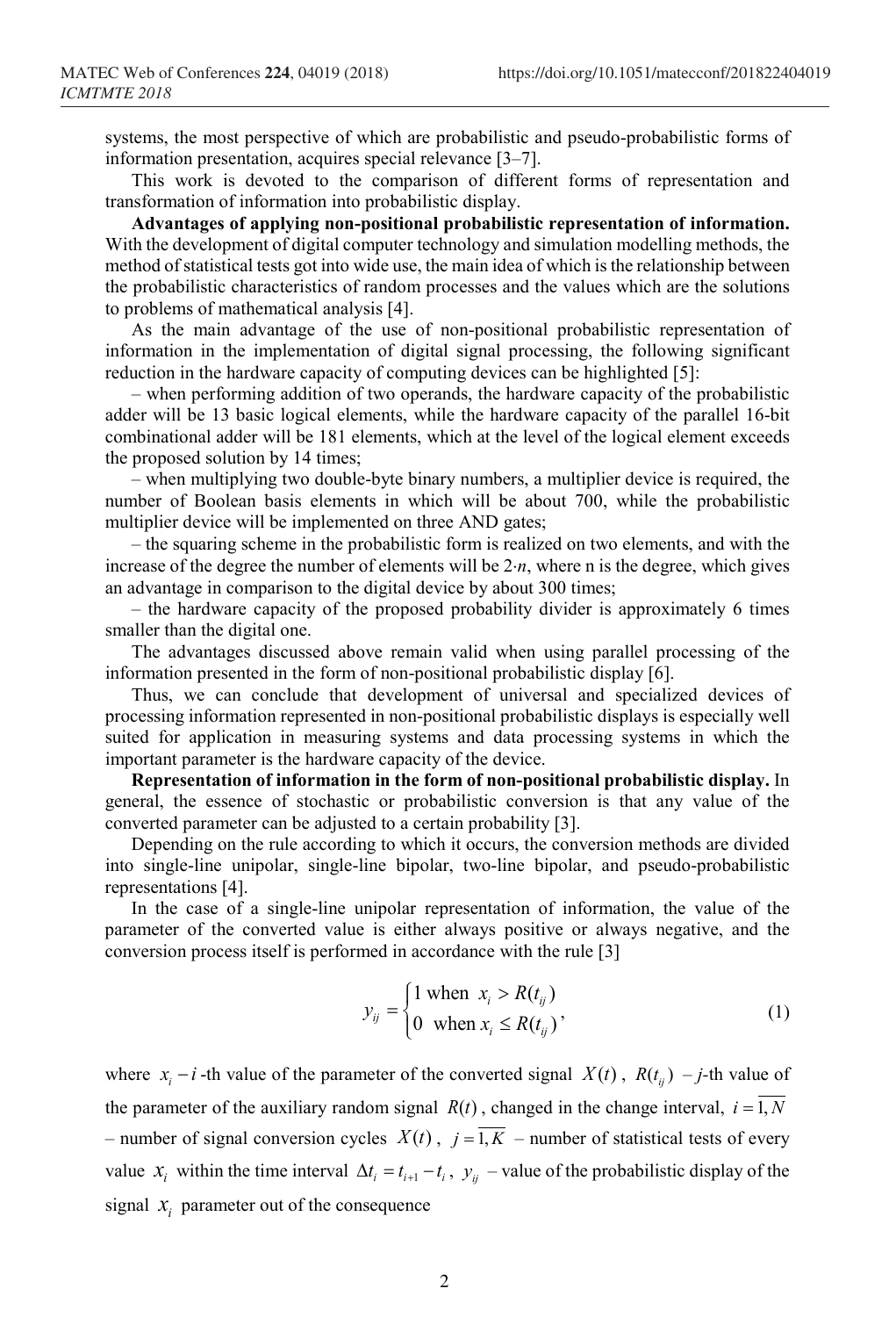$$
Y_i(t) = \{y_{i1}; y_{i2}; \dots y_{ij}; \dots y_{iK}\}.
$$
 (2)

As shown in [3], probabilistic display has the properties of synchronicity and independence of each display element from any other.

When considering the change range  $X(t)$  equal one, the maximum value  $x<sub>i</sub> = 1$ , will be represented in the probabilistic display by values  $y_{ij} = 1$  with the probability equal one in every step, and the minimum value  $x_i = 0$  by the same values  $y_{ii} = 0$  with zero probability.

Considering (1), probabilities of appearance of «1» and «0» in the probabilistic display are

$$
P(y_{ij} = 1) = P[R(t_{ij}) < x_i]
$$
  
\n
$$
P(y_{ij} = 0) = 1 - P[R(t_{ij}) < x_i]
$$
\n(3)

Mathematical expectancy (ME) of probabilistic display is determined through a series of distributions for a discrete random variable  $y_{ij}$  the following way:

$$
M[Y_i(t)] = \sum_{l=1}^{2} y_{ijl} P_l = P(y_{i,j} = 1) = P[R(t) < x_i = r)] = F_{x_i}(R) \tag{4}
$$

It follows from (4), that the probability of occurrence of "1" "in the probabilistic display" is ME display, which, in turn, is numerically equal to the value of the integral law of distribution  $F_{x_i}(R)$  of the auxiliary signal  $R(t)$  at the level of comparison  $x_i$ .

In the case of subordination of the auxiliary random signal  $R(t)$  to the uniform distribution law, in accordance with [3]

$$
F(R) = \begin{cases} 0 & \text{when } r < 0 \\ r & \text{when } 0 \le r \le 1. \\ 1 & \text{when } r > 1 \end{cases}
$$
 (5)

In this case (5) ME of the probabilistic will have the form of:

$$
M[Y_i(t)] = P(y_{i,j} = 1) = x_i.
$$
 (6)

It can be seen from the expression (6) that the most important factor is that the value of the original parameter  $x_i$  is recoverable from its probabilistic display  $y_i$ , which in its turn makes possible a reversal transformation of "probability-value". Knowledge of the law of the auxiliary random signal *R*(*t*) distribution and calculation of ME probabilistic display allows to determine the value  $x_i^*$ , which is the assessment  $x_i$ , by means of functional transformation [5].

The assessment satisfying the requirements of unbiasedness, consistency and efficiency, in accordance with Chebyshev's theorem, has the form [5]

$$
x_i^* = (M[Y_i(t)])^* = \frac{1}{K} \sum_{j=1}^K y_{ij} .
$$
 (7)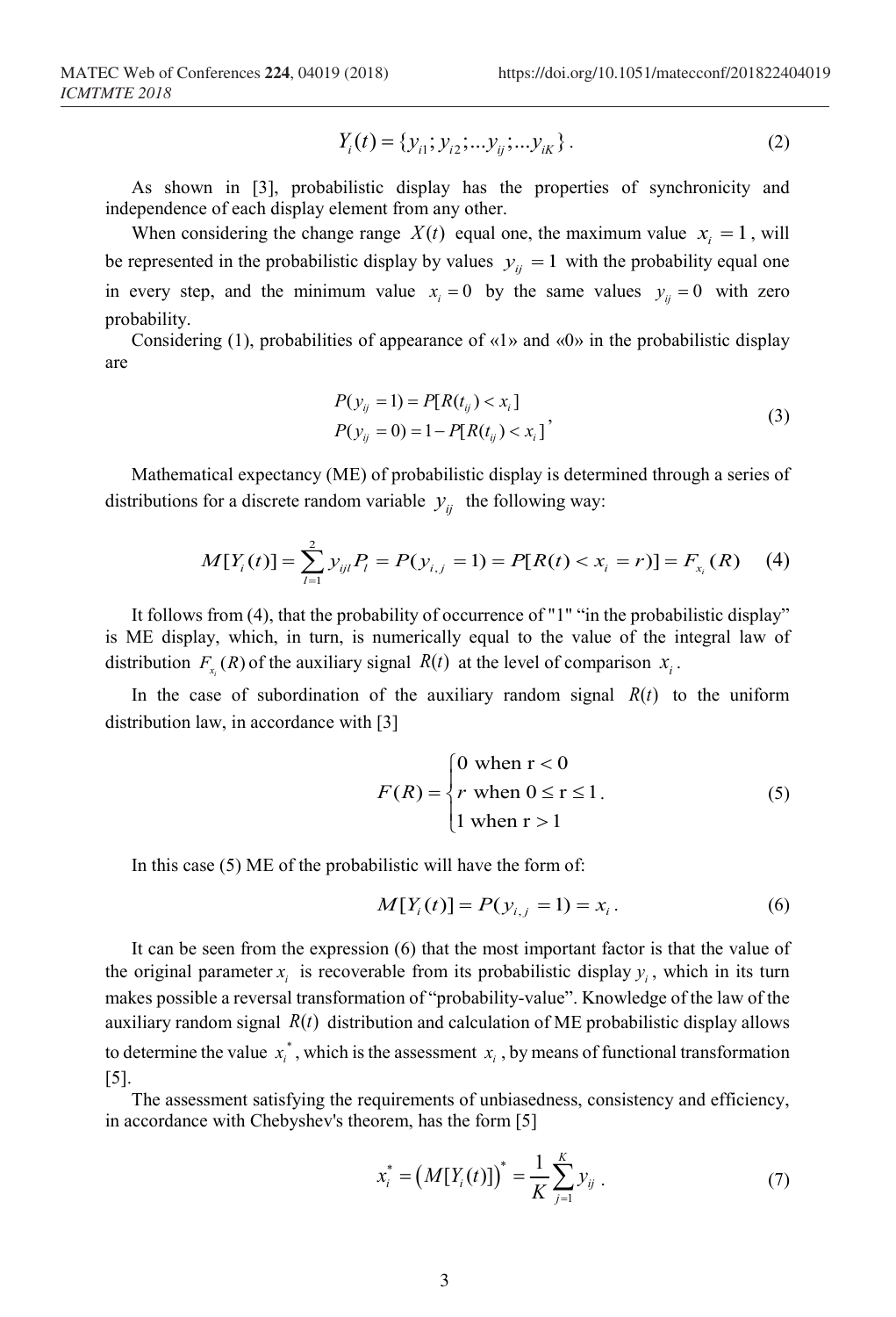From (7) it follows that in order to obtain the original value, it is necessary to calculate the number of units in its probabilistic representation and refer to the number of statistical tests.

For the transition to a two-line bipolar representation, it is enough to multiply logically the values  $\dot{y}_{ij}$  of the probability display obtained in accordance with rule (1) by a variable Z taking only two values: +1 or -1 for the distribution on "positive" or "negative" line.

In this case the expression (2) for a two-line bipolar representation will take the form of:

$$
Y_i(t)z_i = \{y_{i1}z_i; y_{i2}z_i; \dots y_{ij}z_i; \dots y_{iK}z_i\}
$$
\n(8)

In the case of the hardware implementation of a two-line bipolar representation, we have two negative lines, on which the values  $y_{ij}$  will be submitted with  $z_i = -1$  and positive, on which the values  $y_{ij}$  will be submitted with  $z_i = +1$ . The maximum positive value will be introduced in the last expression with the single probability by the values  $y_{ii}z_i = 1$  on the positive line and the values  $y_{ij}z_i = 0$  on the negative one; the maximum negative value – vice versa.

As a consequence, the expression for the ME of the probabilistic display for a two-line bipolar representation remains valid, and both probabilistic display properties considered earlier are valid.

The third form of probabilistic representation under study is one-line bipolar representation. The value of the signal parameter  $X(t)$  for it varying in the interval  $[-1; +1]$ , i.e. from  $x_{min} = -1$  to  $x_{max} = +1$  is implemented by hardware as well as for single-line unipolar probabilistic representation on one line. Herewith the expression (4) for ME is:

$$
M[Y_i(t)] = 0.5(1 + x_i).
$$
 (9)

In this case, the number "+1" will be represented by a series of impulses with a magnitude equal to one in each cycle, i.e.  $P=1$ , the number "0" by a random series consisting of ones and zeros, with an equal probability of occurrence  $P = 0.5$ , and the number "-1" by a series of impulses with a probability  $P = 0$ .

As can be seen from (1) and (4) the probabilistic display of the probabilistically transformed value of the signal will correspond to the transformed parameter (excluding the methodical error) only in the case of an infinite number of independent statistical tests *К* [5].

The analysis of errors of probabilistic transformation is carried out on the basis of the formula (9), so let's use the considered method.

Assuming some value  $x_i$  within the interval [0:1],  $0 \le x_i \le 1$ , it is necessary to perform the operation of probabilistic transformation. Then, for a single-line unipolar representation according to (1), we obtain a probabilistic representation in the form of:

$$
Y_{x_i}(t) = \left\{ y_{x_i 1}; y_{x_i 2}; \dots; y_{x_i j}; \dots; y_{x_i K} \right\}.
$$
 (10)

МE of this probabilistic display (10), according to (2) will be defined the following way [3]:

$$
M\bigl[\,Y_{x_i}(t)\,\bigr]=F_{x_i}(R)\,,
$$

And as assessment to determine ME we assume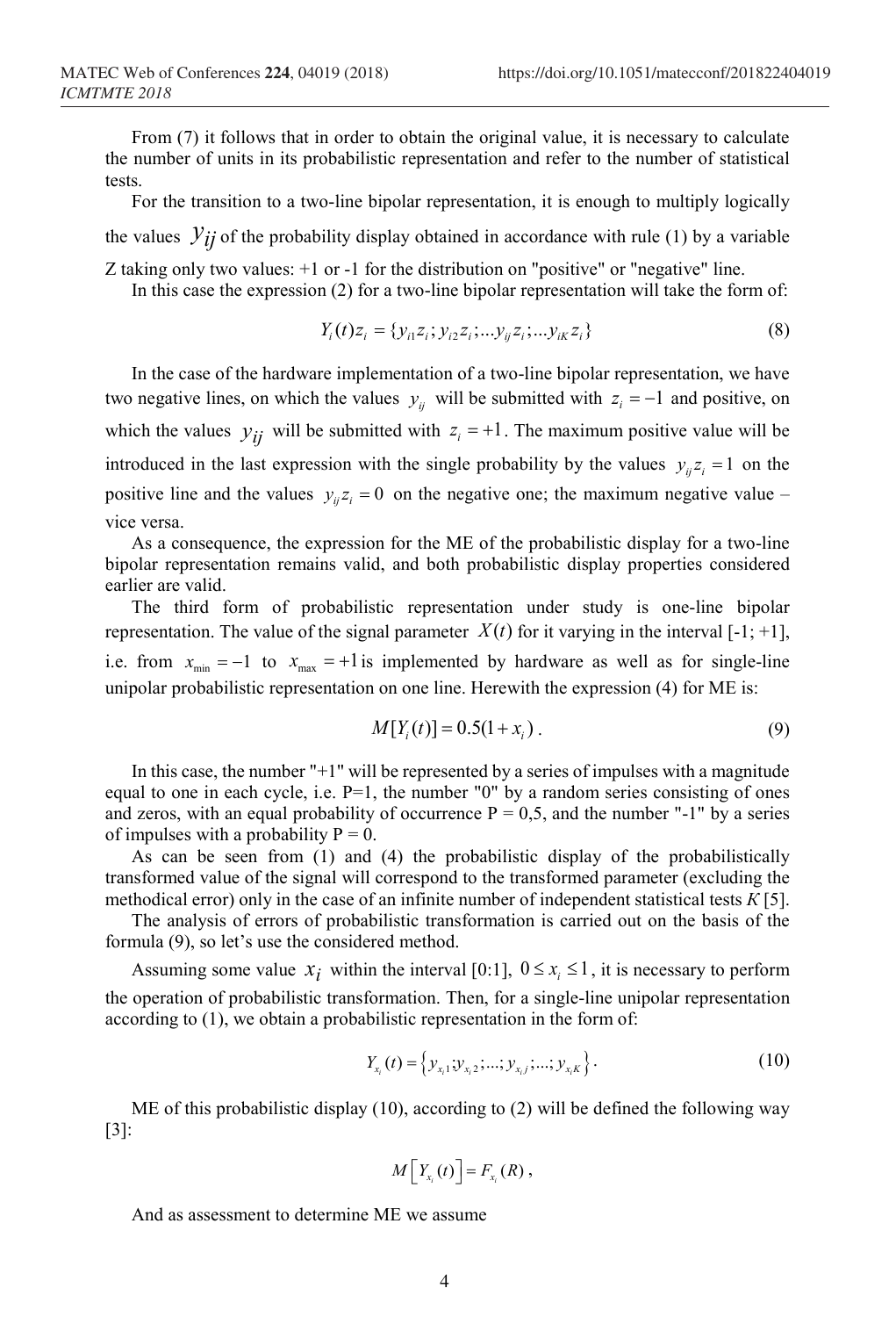$$
\left\{ M\left[Y_{x_i}(t)\right]\right\}^* = \frac{1}{K}\sum_{j=1}^K y_{x_i} = x_i^* \,. \tag{11}
$$

Let's determine the ME of the assessment  $x_i^*$ :

$$
M(x_i^*) = M(\frac{1}{K}\sum_{j=1}^K y_{ij}) = \frac{1}{K}\sum_{j=1}^K M(y_{ij}) = F_{x_i}(R) = x_i.
$$
 (12)

To calculate the error of the probabilistic transformation, let's define dispersion of the assessment according to the formula (13):

$$
D(x_i^*) = \frac{1}{K^2} \sum_{j=1}^K \sum_{l=1}^2 [y_{ijl} - M(y_{ijl})]^2 P_l = \frac{[F_{x_i}(R) - F_{x_i}^2(R)]}{K}.
$$
 (13)

Thus, the expression for the root-mean-square deviation (RMSD) according to formula (13) will take the form of:

$$
\sigma(x_i^*) = \sqrt{\frac{F_{x_i}(R) - F_{x_i}^2(R)}{K}}.
$$
\n(14)

As can be seen from (14), the value of the error of the probabilistic transformation depends on the type of the auxiliary random signal distribution law  $R(t)$ , and is inversely proportional to the square root of the number of independent statistical tests *K* [5].

However, the expression for RMSD (14) cannot be used directly to determine the error, since the assessments of the probabilistic characteristics are random variables. It is necessary to know the law of the assessment distribution to determine the quantitative dependence, which is required to determine the absolute and reduced measurement errors - the value of its difference from the true value of the probabilistic characteristic with a predetermined probability.

It is known that in accordance with the central limit theorem, the distribution law of the considered assessment at  $K=(20.30)$  will be close to normal, which makes it possible to determine the absolute error of the probability transformation by the formula

$$
\Delta = \sqrt{2}\Phi^{-1}(P)\sigma(x_i^*) = \frac{\sqrt{2}\Phi^{-1}(P)}{\sqrt{K}}\sqrt{F_{x_i}(R) - F_{x_i}^2(R)},
$$
\n(15)

where  $\Phi^{-1}$  is the inverse function of the Laplace, *P* is the probability of that the true value  $F_{x_i}(R)$  is within the interval  $I_p$ ,

$$
I_p = \left[ F_{\scriptscriptstyle x_i}^*(R) - \Delta; F_{\scriptscriptstyle x_i}^*(R) + \Delta \right].
$$

Rate setting in the single range of the value  $x_i$  undergoing probabilistic transformation leads to the calculation of the reduced error by the formula:

$$
\gamma = \frac{\Delta}{1} \cdot 100 \quad \%
$$
 (16)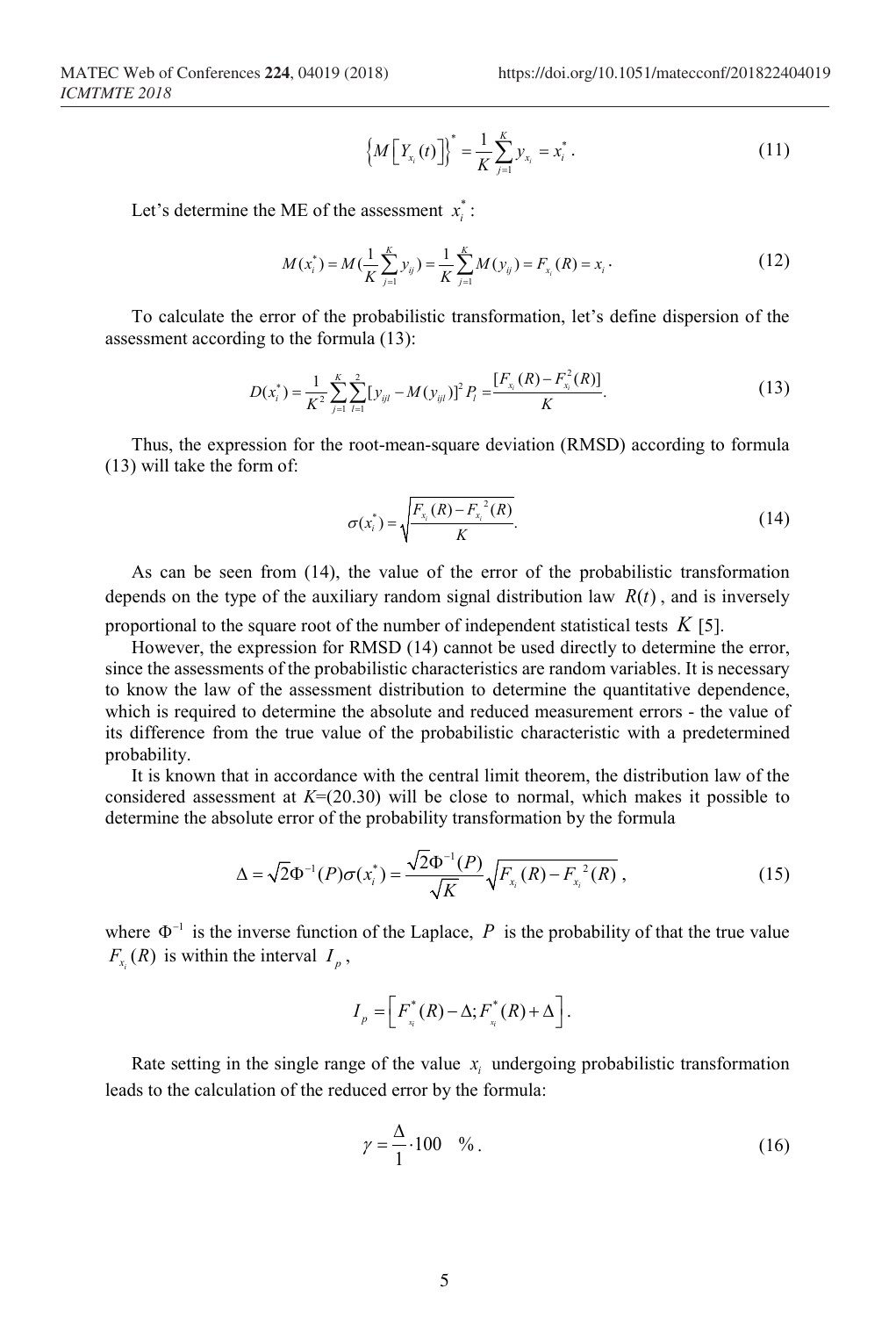To reveal quantitative regularities we consider the case of subordination of the auxiliary random signal  $R(t)$  to the uniform distribution law.

In this case, expression (15) will take the form of the absolute error:

$$
\Delta = \sqrt{2}\Phi^{-1}(P)\sigma(x_i^*) = \frac{\sqrt{2}\Phi^{-1}(P)}{\sqrt{K}}\sqrt{x_i(1-x_i)}.
$$
 (17)

As we know from [4], the maximum error in the probabilistic transformation occurs when the value of the converted value  $x_i$  is in the middle of the dynamic range [0;1], i.e. when  $x_i = 0, 5$ .

In this case, the top rating will be:

$$
\Delta \leq 0,7\Phi^{-1}(P)\sqrt{K}.
$$

In case of using the confidence interval *P*, equal to  $P = 0.9973$ , we have  $0.7\Phi^{-1}(P) = 1.645$ , hence, the absolute error of the probability transformation is:

$$
\Delta_{\max} \leq \frac{1,645}{\sqrt{K}}.
$$

Then the reduced error of the probabilistic transformation will be equal to:

$$
\gamma \le \frac{1,645}{\sqrt{K}} \cdot 100\% \,. \tag{18}
$$

Table 1 gives the calculated values  $\gamma$  showing the dependence of the reduced error on the number of statistical tests  $K$  for different values of the parameter  $X$ .

| Number       | Value of the parameter $X$ |         |         |         |
|--------------|----------------------------|---------|---------|---------|
| of tests $K$ | 0,1                        | 0.3     | 0,4     | 0.5     |
|              | 98.700                     | 150.767 | 161.176 | 164.500 |
| 2            | 69.791                     | 106.608 | 113.969 | 116.319 |
| 4            | 49.350                     | 75.383  | 80.588  | 82.250  |
| 8            | 34.896                     | 53.304  | 56.984  | 58.160  |
| 16           | 24.675                     | 37.692  | 40.294  | 41.125  |
| 32           | 17.448                     | 26.652  | 28.492  | 29.080  |
| 64           | 12.338                     | 18.846  | 20.147  | 20.563  |
| 128          | 8.724                      | 13.326  | 14.246  | 14.540  |
| 256          | 6.169                      | 9.423   | 10.074  | 10.281  |
| 512          | 4.362                      | 6.663   | 7.123   | 7.270   |

**Table 2.** Values of the reduced error at probabilistic transformation

In Fig. 1 the graphs of dependence  $\gamma$  calculated in accordance with the formula (18) on the number of statistical tests  $K$  at different values of the parameter  $X$  are given (Table 1).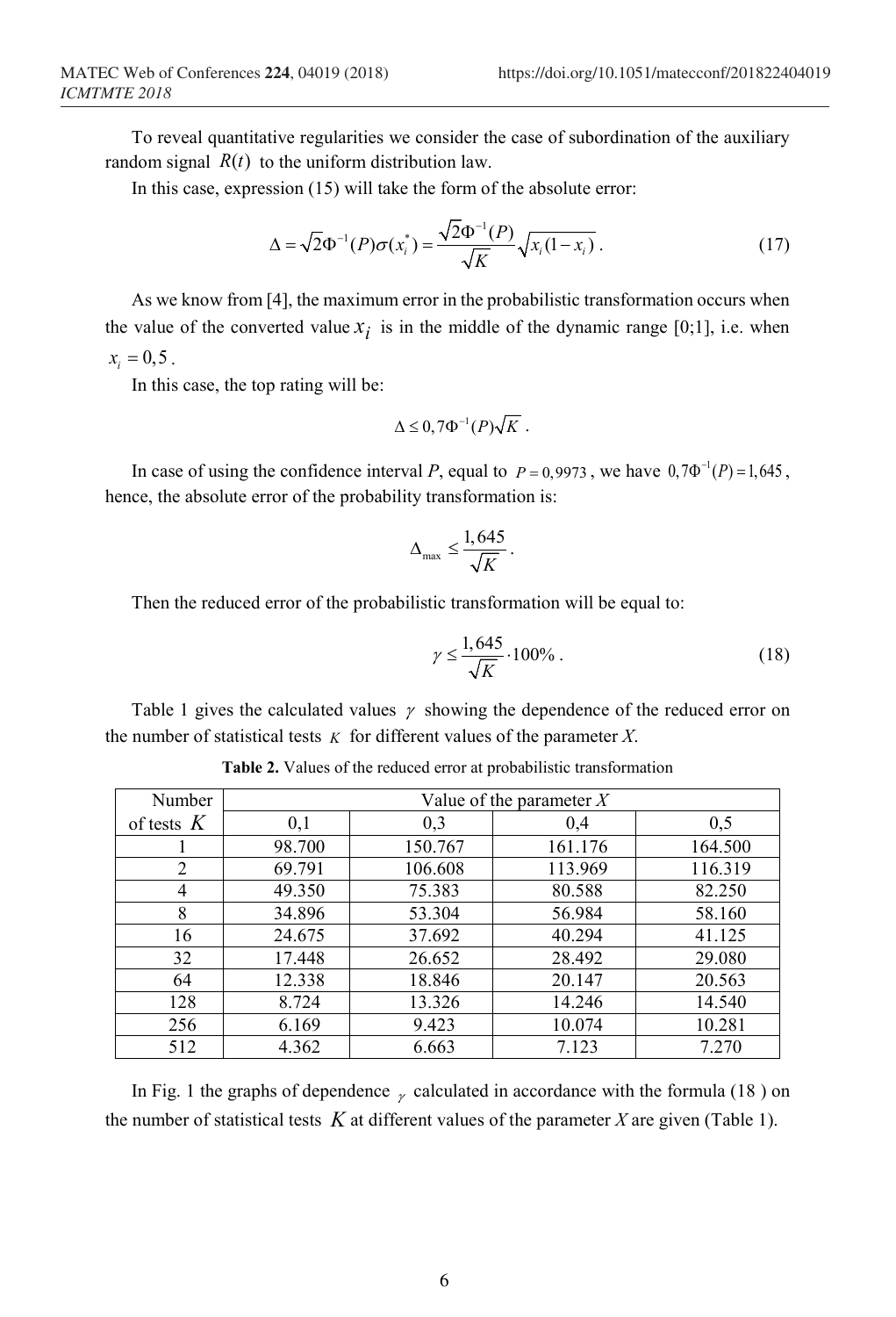

**Fig. 1.** Dependence of the reduced error on the number of statistical tests K for different values of the parameter X

Thus, the probability that the value  $F_{x_i}(R)$  falls within the confidence interval, as before, is assumed to be equal  $P = 0.9973$ . From the graphs in Fig. 1 we can seen that the reduced error of the probabilistic transformation in the uniform distribution  $R(t)$  is less dependent on the value of the converted parameter *X.*

With a sequential method of converting analog or digital information into a probabilistic form of representation, discussed above, methodical errors arise, which are the greater, the smaller the interval of probabilistic transformation. When operating information measuring systems with DSP in real time, this leads to a noticeable reduction in their frequency range and, as a consequence, to the limitation of the scopes of their application [6].

The solution to the problem of increasing the operating speed can be the use of the parallel probabilistic transformation of the measured signal [6].

With the development of modern technology and methods of simulation modelling, the method of statistical tests got into wide use, the main idea of which is the relationship between the probabilistic characteristics of random processes and values that are solutions to problems of mathematical analysis. The considered algorithms for converting any signal into a probabilistic display have a common drawback - the inverse relationship between the transformation accuracy and operating speed.

**Representation of information in the form of non-positional pseudo-probabilistic display.** To solve the problem of reducing the errors of information representation in the form of non-positional probabilistic display, we shall consider its main properties. The first of them is in synchrony or clock cycle character of members of the probabilistic representation and reduced to the fact that the formation  $y_{ij}$  is realized in a steady time interval  $\Delta t_i = t_{i+1} - t_i$ . The second is the property of independence of each member of the probabilistic representation from any other. This follows from the fact that the generation of the probabilistic display corresponds to the Bernoulli test scheme, and for the random sequence obtained in accordance with this scheme, the autocorrelation function is  $\delta$ -function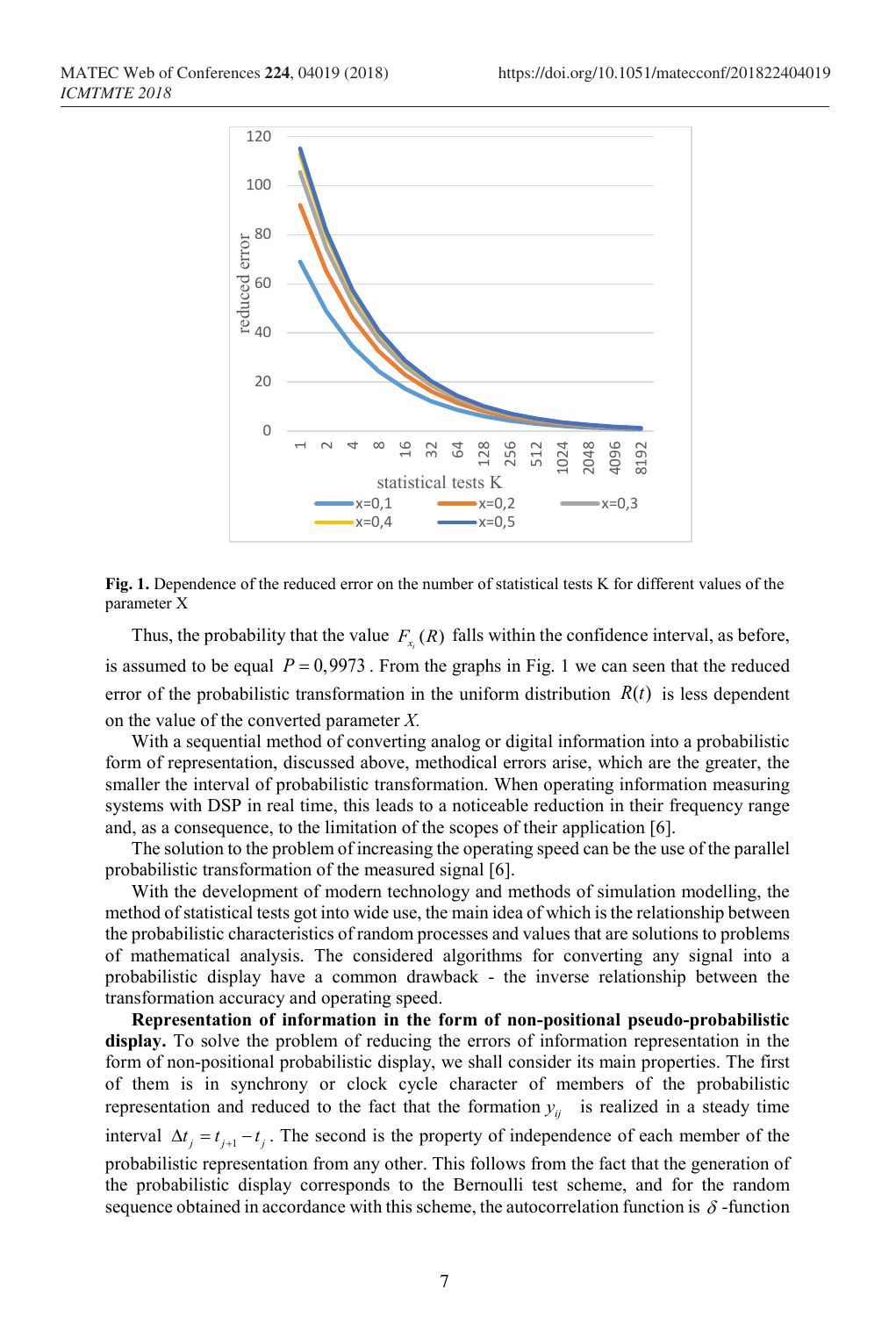with  $\tau = 0$ . Thus, the probabilistic display is characterized by the probabilistic nature of formation of the sequence of "1" and "0" and the probabilistic nature of the number of "1" in the sequence, which leads to the error of the probabilistic transformation. Hence, the conclusion: for decrease, and in the boundary case for elimination of the error of probabilistic transformation, it is necessary to abandon the second characteristic feature of the probabilistic display, which in this case will be called "pseudo-probabilistic" [7]. This can be achieved by changing the algorithm of formation of a valid display (1), pre-setting the number of "1" in the probabilistic display in accordance with the expression:

$$
P(y_{ij} = 1) = x_i. \tag{19}
$$

At the same time, to preserve the properties of probabilistic display, the distribution of units in pseudo-probabilistic display should be equal-dimensional. To achieve this, use the "signal – pseudo-probabilistic display" converter (Fig. 2). The number  $x_i$  in a binary positional code, which is to be converted, is entered in the register of the original data RG of the converter.





It follows from the expression that the faster the device is, the more its clock frequency is, and the less it is, the greater the number of "1" must be recorded in the register. For the above example, at the same clock frequency of the probabilistic processor and the maximum value  $x_i$ , it appears possible to achieve the comparable error of the probabilistic transformation at the operating speed of 700 times more [6, 8].

## **2 Conclusion**

Thus, it turns out obvious that applying non-positional information display in DSP in the form of a probabilistic representation allows minimize the hardware of computing devices twice in average, as a result causing increase in survivability, reliability and energy efficiency, and consequently reduce equipment, design, manufacture, and maintenance costs.

The considered algorithms for converting any signal into a probabilistic representation have a common disadvantage - the inverse interdependence between the transformation accuracy and operating speed.

The application of the proposed algorithm for converting a signal into a pseudoprobabilistic representation enables to increase the speed of the probabilistic processor three times at a given accuracy, while maintaining the reliability and hardware capacity.

This work was supported by the Russian Foundation for Basic Research (project № 18-37-00406).